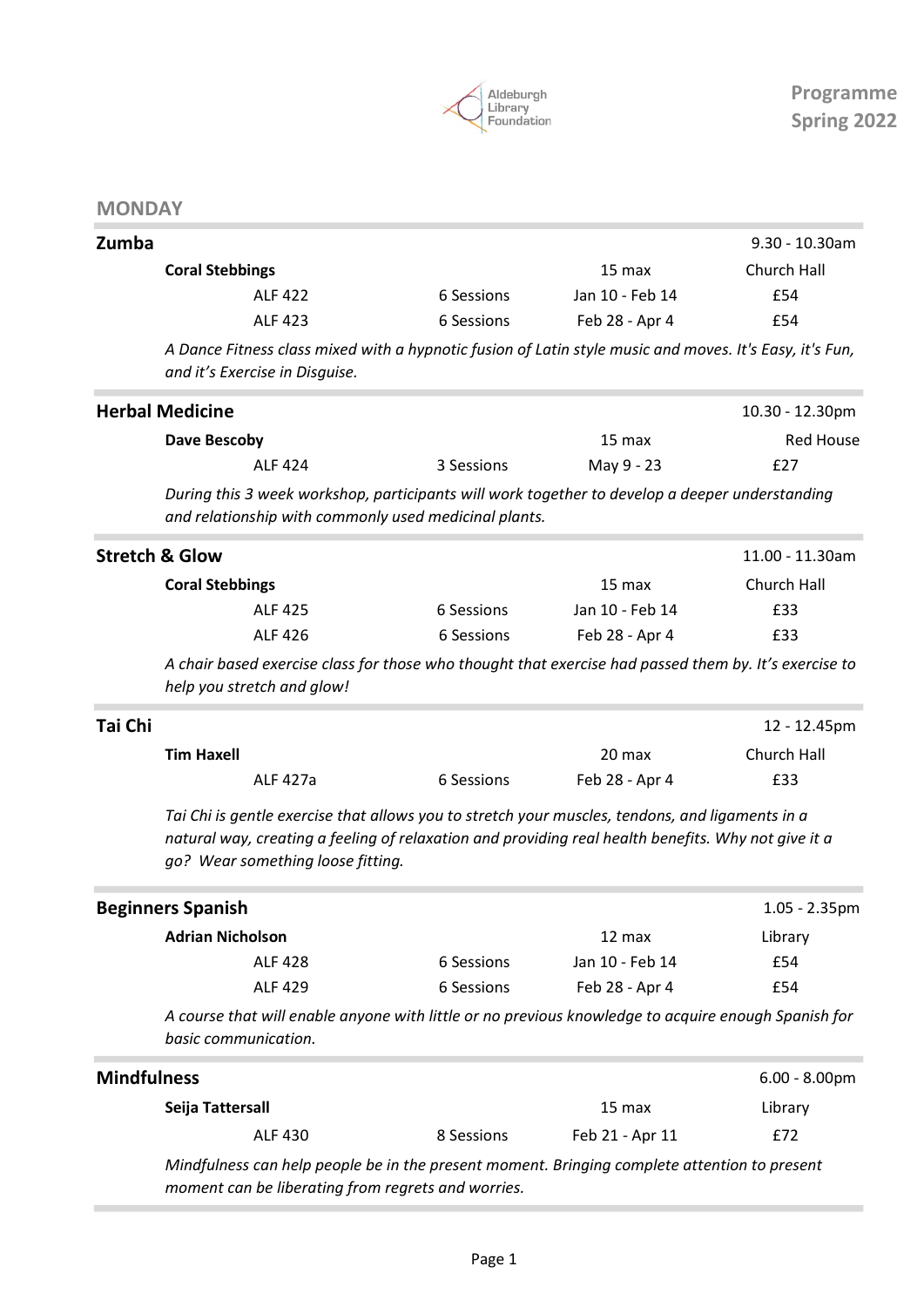

# **TUESDAY**

| <b>Conversational Spanish</b>                                                                                                                                                                                         |                                                        |                   | $1.05 - 2:35$ pm |
|-----------------------------------------------------------------------------------------------------------------------------------------------------------------------------------------------------------------------|--------------------------------------------------------|-------------------|------------------|
| <b>Adrian Nicholson</b>                                                                                                                                                                                               |                                                        | 12 max            | Library          |
| <b>ALF 431</b>                                                                                                                                                                                                        | 6 Sessions                                             | Jan 11 - Feb 15   | £54              |
| <b>ALF 432</b>                                                                                                                                                                                                        | 6 Sessions                                             | Mar 1 - Apr 5     | £54              |
| Continue or resume learning Spanish in an interactive way which will enable you to converse with<br>growing confidence and fluency.                                                                                   |                                                        |                   |                  |
| <b>Creative Writing</b>                                                                                                                                                                                               |                                                        |                   | $2:45 - 4:15$ pm |
| <b>Annie Edge</b>                                                                                                                                                                                                     |                                                        | 15 <sub>max</sub> | Library          |
| ALF 433                                                                                                                                                                                                               | 6 Sessions                                             | Feb 1 - Mar 8     | £54              |
| Join experienced tutor Annie Edge in a non-pressured and friendly environment, where you can<br>explore creative writing and convey a story.                                                                          |                                                        |                   |                  |
| <b>The Medici</b>                                                                                                                                                                                                     |                                                        |                   | $3:00 - 4:30$ pm |
| <b>Shirley Smith</b>                                                                                                                                                                                                  |                                                        | 20 max            | Zoom             |
| <b>ALF 434</b>                                                                                                                                                                                                        | 3 Sessions                                             | Mar 15 - 29       | £40              |
|                                                                                                                                                                                                                       | Florence Under The Medici: From Republicans To Royalty |                   |                  |
| <b>Reading the Past</b>                                                                                                                                                                                               |                                                        |                   | $6.30 - 8.00$ pm |
| <b>Nick Clark</b>                                                                                                                                                                                                     |                                                        | 15 max            | Library          |
| <b>ALF 435</b>                                                                                                                                                                                                        | 4 Sessions                                             | Feb 1 - 22        | £36              |
| Reading the past in Thackeray's 'Vanity Fair' and Dickens's 'A Tale of Two Cities'. This course will<br>focus on two Victorian story-tellers who set their stories a generation or two before the time of<br>writing. |                                                        |                   |                  |
| Human Rights in Today's World - Freedom of the Press                                                                                                                                                                  |                                                        |                   | $6.30 - 8.00$ pm |
| <b>Celia Allaby</b>                                                                                                                                                                                                   |                                                        | 15 max            | Library & Zoom   |
| ALF 436                                                                                                                                                                                                               | 3 Sessions                                             | Mar 1 - 15        | £27              |
| We are living in an age of social media which values the freedom to say just about anything. This<br>issue gets to the heart of our democracy and stress tests trust and resistance to manipulation.                  |                                                        |                   |                  |
| Post 1945 Opera in the UK                                                                                                                                                                                             |                                                        |                   | $6.30 - 8.00$ pm |
| <b>Chris Milton</b>                                                                                                                                                                                                   |                                                        | 20 max            | Library          |
| <b>ALF 437</b>                                                                                                                                                                                                        | 6 Sessions                                             | Mar 22 - Apr 26   | £54              |
| We investigate some well known and not so well known work of Opera composers in the UK post<br>1945 in the shadow of Britten.                                                                                         |                                                        |                   |                  |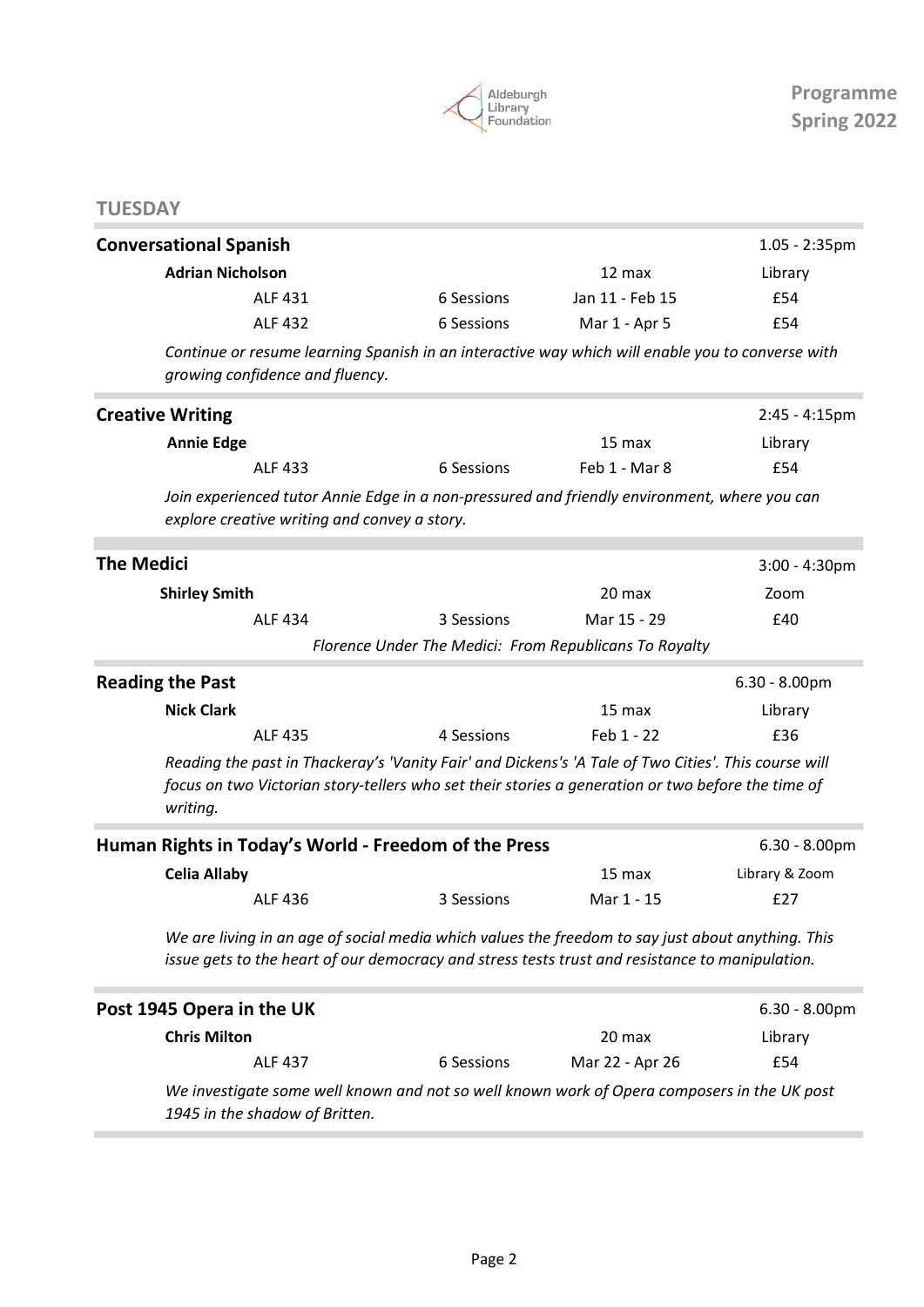

## **WEDNESDAY**

| <b>Wildflowers &amp; Insects</b> |            |                   | $10.30 - 12.30$ pm |
|----------------------------------|------------|-------------------|--------------------|
| <b>Steve Massey</b>              |            | 10 <sub>max</sub> | Library & Out      |
| ALF 438                          | 5 Sessions | Apr 27 - May 25   | £45                |

This will be Steve's seventh year leading courses at Aldeburgh Library and outside visits on wildflowers, seeds and berries as well as insects.

|            |                 | $3.00 - 4.30$ pm |
|------------|-----------------|------------------|
| 5 Sessions | 20 max          | Zoom             |
| ALF 439    | Jan 12 - Feb 9  | £45              |
| ALF 440    | Mar 16 - Apr 13 | £45              |
|            |                 |                  |

Discussion of 'Art in fin de siècle Vienna' and '20th Century Scuplture'.

| <b>Film Forum</b> |            |                             | $6.30 - 8.00$ pm |
|-------------------|------------|-----------------------------|------------------|
| Lucy Walker       | 6 Sessions | 30 max                      | Zoom             |
| ALF 441           |            | Jan 12 - Mar 23 Fortnightly | £54              |

Following a successful pilot, Film Forum will meet by Zoom fortnightly, giving participants the opportunity to study and discuss films – themes, stars, genres, or whatever comes up.

| <b>Film Talks</b>   |                |        | $6.30 - 8.00$ pm |
|---------------------|----------------|--------|------------------|
| Lucy Walker         |                | 20 max | Library          |
| Nuns on Screen      | <b>ALF 442</b> | Apr 6  | £15              |
| Films on Fatherhood | <b>ALF 443</b> | Apr 13 | £15              |

We will explore how 'Nuns, Convent life and Religion' and then 'Fatherhood' are depicted in a wide ranging list of films.

| <b>Political Talks</b>           |                |        | $6.30 - 8.00$ pm |
|----------------------------------|----------------|--------|------------------|
| Derek Wyatt                      |                | 30 max | Library & Zoom   |
| Palestine and the Middle East    | <b>ALF 444</b> | Apr 27 | £15              |
| East Anglian Political Structure | <b>ALF 445</b> | May 11 | £15              |
|                                  |                |        |                  |

An analysis of the how and why Palestine and can there ever be peace followed by the structure of politics in East Anglia. Ready for Mayors?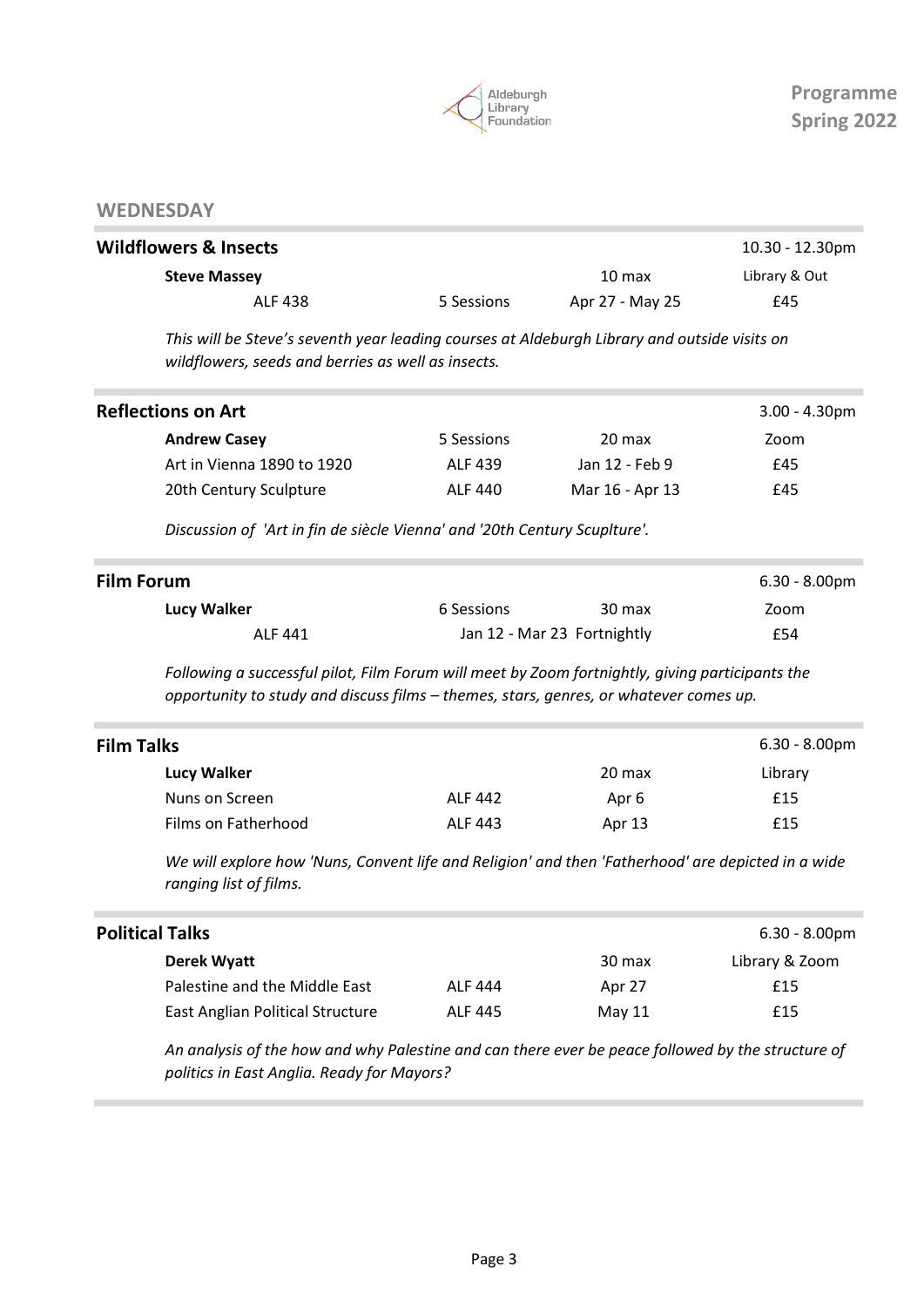

#### **THURSDAY**

| <b>Wildflowers &amp; Insects</b> |         |            |                  | $10.30 - 12.30$ pm |
|----------------------------------|---------|------------|------------------|--------------------|
| <b>Steve Massey</b>              |         |            | $10 \text{ max}$ | Library & Out      |
|                                  | ALF 446 | 5 Sessions | Apr 28 - May 26  | £45                |

An extra Course from Wednesday. This will be Steve's seventh year leading courses at Aldeburgh Library and outside visits on wildflowers, seeds and berries as well as insects.

| <b>Philosophy Discussions</b>    |                |                 | $2.30 - 4.00 \text{pm}$ |
|----------------------------------|----------------|-----------------|-------------------------|
| <b>Sue Pine</b>                  | 5/3 Sessions   | 15 max          | Zoom/Library            |
| Extreme Ideas (Z)                | <b>ALF 447</b> | Feb 17 - Mar 17 | £45                     |
| Mirror of National Character (L) | ALF 449        | May 12 - 26     | £27                     |
|                                  |                |                 |                         |

Sue Pine will lead us through two courses; about Extreme Ideas in Philosophy and then how Philosophy is a 'Mirror of National Character'

| <b>Feisty Women of the Renaissance</b> |         |            |            | 2.30 - 4.00pm |
|----------------------------------------|---------|------------|------------|---------------|
| <b>Sue Pine</b>                        |         |            | 15 max     | Library       |
|                                        | ALF 448 | 3 Sessions | Apr 7 - 21 | £27           |

Clever, beautiful or deadly dangerous? A Renaissance woman could be all three! Here, we will encounter great queens, remarkable beauties, villainesses and some who just defy description!

| <b>Music Colloquia</b> |            |                 | $6.30 - 8.00$ pm |
|------------------------|------------|-----------------|------------------|
| <b>Chris Milton</b>    |            | 30 max          | Zoom             |
| ALF 450                | 6 Sessions | Jan 13 - Feb 17 | £54              |
| ALF 451                | 6 Sessions | Mar 3 - Apr 7   | £54              |

Each week we focus on a particular musical 'work' and examine its composer, reception history and wider context - as well as 'lifting the bonnet' on how the music works in the manner of a musical 'book group'.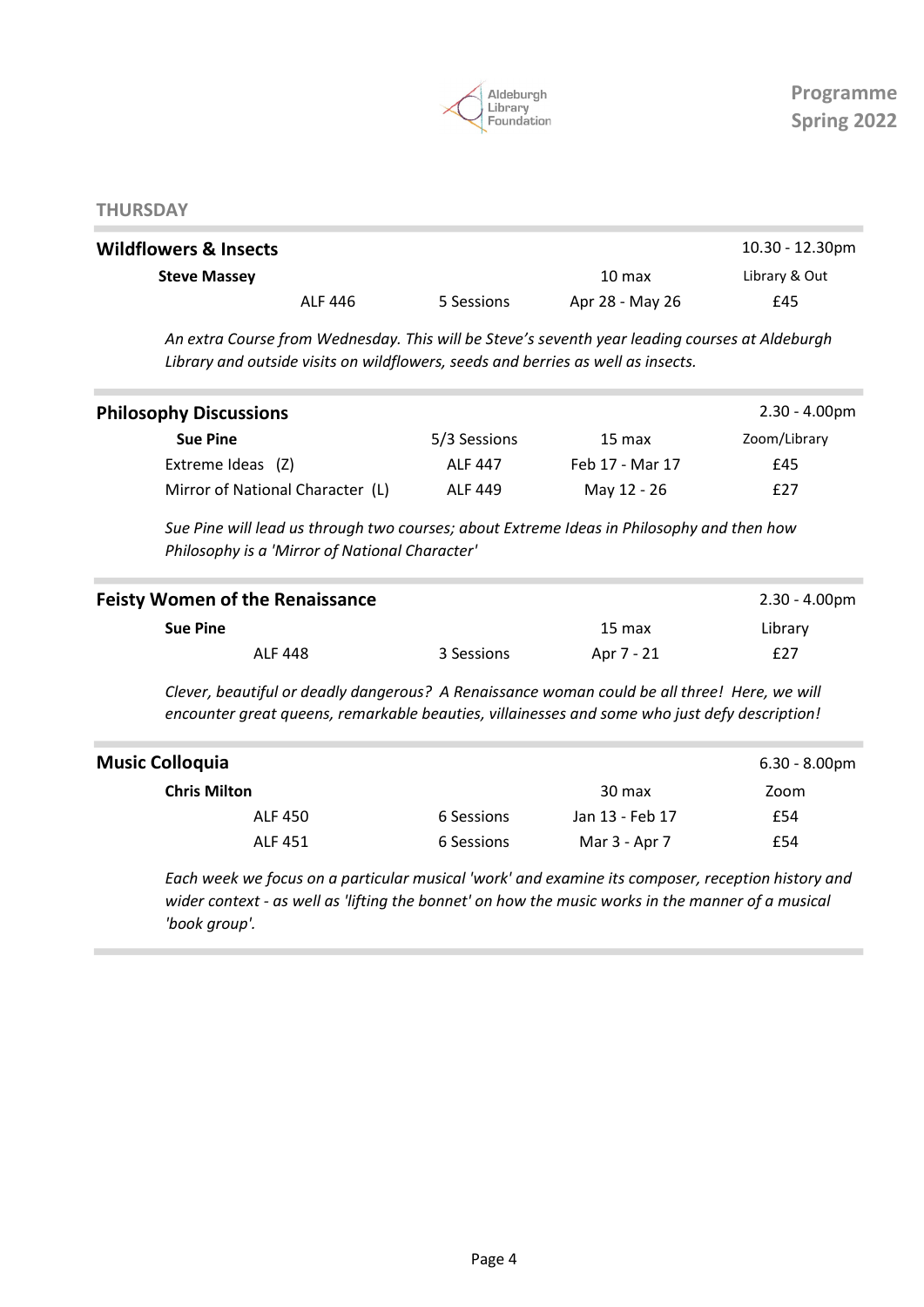

#### FRIDAY

| <b>Further Italian</b> |            |                  | $9.00 - 10.30$ am |
|------------------------|------------|------------------|-------------------|
| <b>Louise Quirke</b>   |            | $12 \text{ max}$ | Zoom              |
| ALF 452                | 6 Sessions | Jan 14 - Feb 18  | £54               |
| ALF 453                | 6 Sessions | Mar 4 - Apr 8    | £54               |

For students who have reached lower intermediate level, having a sound grasp of the present and of the 'passsato prossimo' and some awareness of the imperfect.

|             |                 | $1.05 - 2:35$ pm |
|-------------|-----------------|------------------|
|             | 8 max           | Library          |
| 5 Sessions. | Apr 29 - May 27 | £65              |
|             |                 |                  |

This course will cover the fundamentals of all photography practice with theory as well as out and about. Suitable for absolute beginners, as well as more experienced photographers.

| Anglo Saxon Life & Culture In Suffolk |            |            | $2.30 - 4.00 \text{pm}$ |
|---------------------------------------|------------|------------|-------------------------|
| Julie Kilbey                          |            | 30 max     | Library                 |
| <b>ALF 455</b>                        | 3 Sessions | Mar 4 - 18 | £27                     |

Discover the Anglo-Saxons of Suffolk and place them in their broader context of the kingdom of East Anglia and the formation of England.

| iPad skills          |            |            | $3.00 - 4:30 \text{pm}$ |
|----------------------|------------|------------|-------------------------|
| <b>Wendy Gilbert</b> |            | 8 max      | Library                 |
| ALF 456              | 3 Sessions | Feb 4 - 18 | £27                     |

These sessions will cover how to use Pages (the Apple equivalent of Word), how to stream TV, radio and music and a few other things along the way.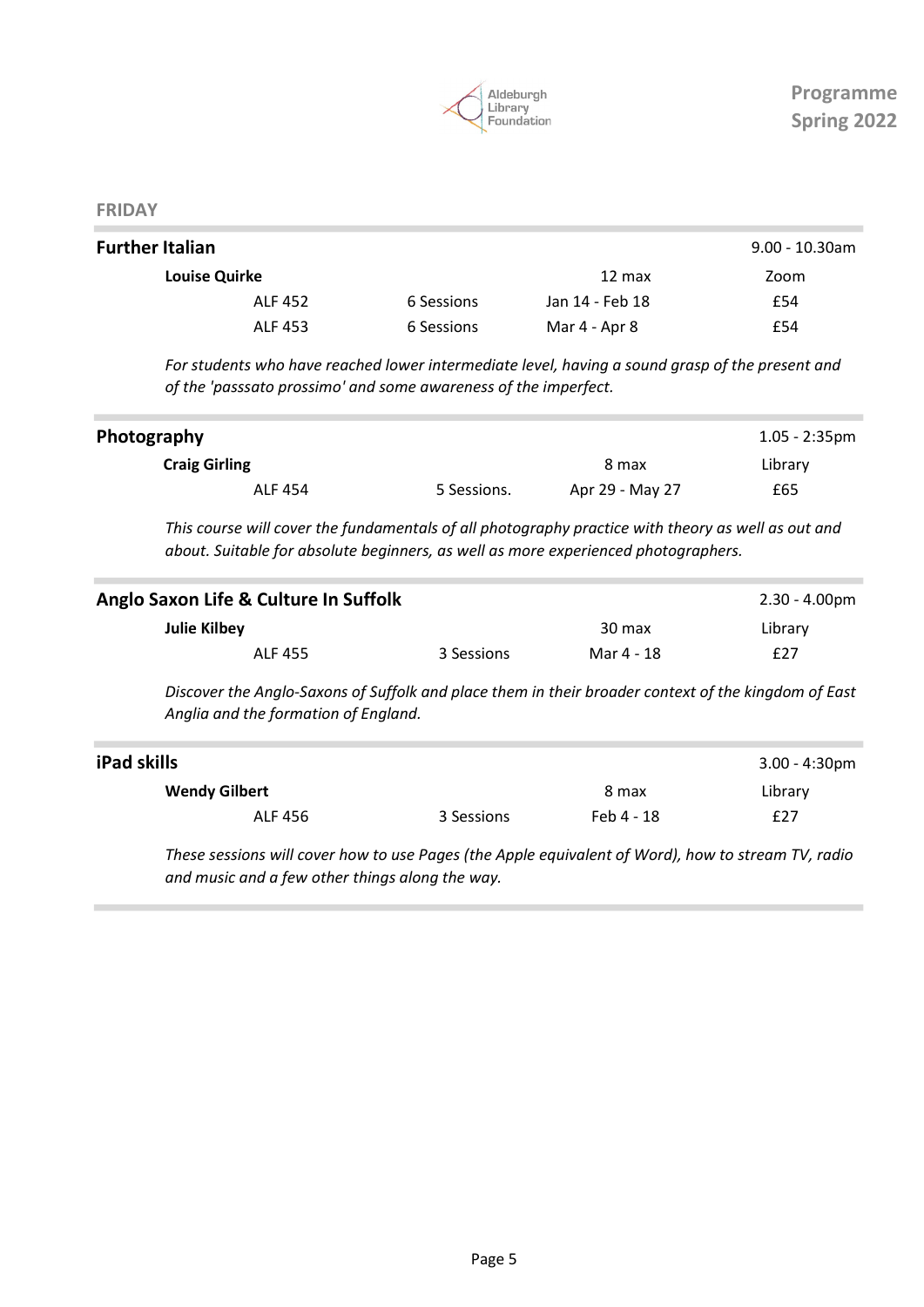

FRIDAY Contd.

|                |          | $3.00 - 4:30$ pm |
|----------------|----------|------------------|
|                | 8 max    | Library          |
| <b>ALF 457</b> | Apr 29   | £15              |
| <b>ALF 458</b> | May 6    | £15              |
| <b>ALF 459</b> | May $13$ | £15              |
|                |          |                  |

Storing and accessing data and programs over the internet 'Cloud' instead of your computer's hard drive is becoming increasingly important to our lifestyles for back-up and sharing. 3 separate sessions on popular versions.

**SATURDAY** 

| <b>Geopolitical Topics</b>           |         |        | $3:15 - 4:45$ pm |
|--------------------------------------|---------|--------|------------------|
| <b>Miles Macallister</b>             |         | 30 max | Library          |
| <b>Geopolitics of Climate Change</b> | ALF 460 | Jan 22 | £15              |
| Electoral Politics & the Internet    | ALF 461 | Feb 26 | £15              |
| The Rise of China                    | ALF 462 | Mar 26 | £15              |
|                                      |         |        |                  |

Are democracies equipped to deal with the climate crisis, social media and the internet, the rise of China? What will our domestic politics look like in a time of existential change?

| <b>SUNDAY</b>                    |            |                 |                 |
|----------------------------------|------------|-----------------|-----------------|
| <b>Wildflowers &amp; Insects</b> |            |                 | 10.30 - 12.30pm |
| <b>Steve Massey</b>              |            | 10 max          | Library & Out   |
| ALF 463                          | 5 Sessions | Apr 24 - May 22 | £45             |

An extra Course from Wednesday. This will be Steve's seventh year leading courses at Aldeburgh Library and outside visits on wildflowers, seeds and berries as well as insects.